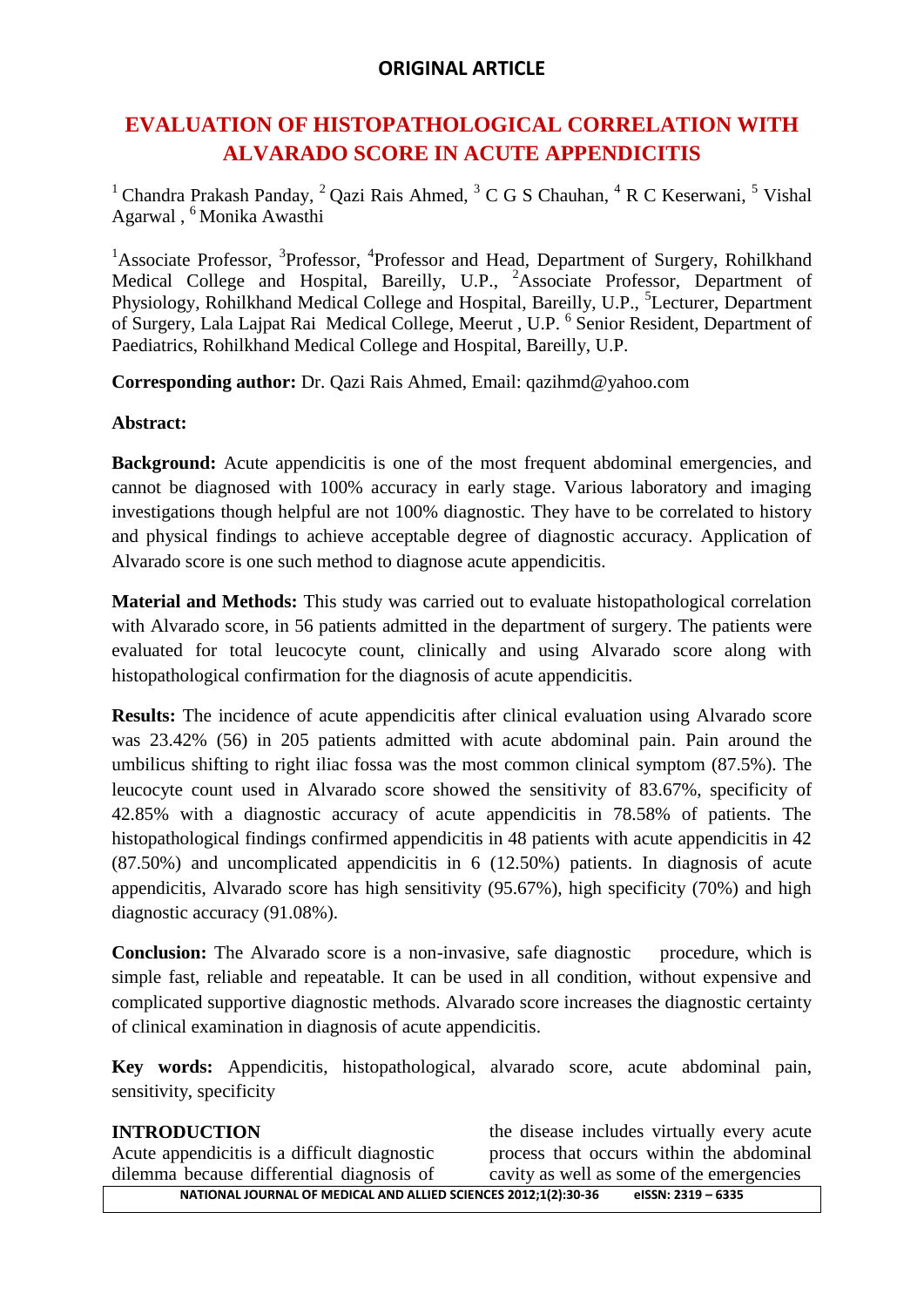that affect the organs of the thorax.<sup>1-4</sup> Acute appendicitis is relatively rare in infants and elderly but becomes increasingly common in childhood and early adult life reaching peak incidents in the 20s. The incidence of appendicitis is equal amongst males and females before puberty. In teenagers and young adults the male female ratio increases to 3:2 at the age of  $25$  years.<sup>5</sup> Incidental appendicectomy is defined as the removal of a normal appendix along with treatment of another pathology to avoid confusion of diagnosis of appendicitis later or to prevent metachronous metastasis in malignancy.<sup>6</sup> Even after diagnostic aids as Ultrasonography, Barium enema, Computerized Tomography, Radionuclide Scanning and Laparoscopy are included the accuracy still does not usually reach up to 90%. Laparoscopy is an invasive procedure requiring general anesthesia. Although ultrasonography is non-invasive and available everywhere but as the most common presentation of Appendix is retrocaecal and due to presence of caecal gas, ultrasonography is unable to visualize appendix many times. Moreover interpretation of ultrasonography is subjected to individual bias. Though, ultrasonography may help in excluding other diagnosis, contrast enhanced CT scan is most useful in patients in whom there is diagnostic uncertainty particularly older patients, but its availability is limited and is not cost effective. Radionuclide scanning though a useful investigation is only limited to academic research and is not widely available. A number of clinical and laboratory based scoring system have been devised to assist diagnosis. But most widely used is the Alvarado score. Alvarado scoring system is easy, simple, cheap and useful tool in pre-operative diagnosis of acute appendicitis and can work effectively in routine practice. Score more than seven definitely warrants a virtual confirmed diagnosis of acute appendicitis and early operation is

indicated to avoid complication like perforation.

| <b>Alvarado Scoring System</b> |  |  |
|--------------------------------|--|--|
|--------------------------------|--|--|

| <b>Symptom</b>                           | <b>Score</b>  |
|------------------------------------------|---------------|
| Migratory right iliac fossa pain         |               |
| Anorexia                                 |               |
| Nausea and vomiting                      |               |
| Sign                                     |               |
| Tenderness in Right iliac fossa          | $\mathcal{D}$ |
| Temp $> 37.3$ °C                         |               |
| Rebound tenderness in right iliac fossa  |               |
| <b>Laboratory Test</b>                   |               |
| Leucocytosis (10000 cells/microliter)    | 2             |
| Neutrophilic shift to the left $($ >75%) |               |
| <b>Total score</b>                       |               |

Patient within score range of 5-6 requires admission and needs re-evaluation for possible deterioration of clinical condition and earliest possible intervention. The application of Alvarado scoring system definitely improves diagnostic accuracy and which is purely based on history, clinical examination and few laboratory tests, is very easy to apply and possibly reduces the complication rates. $<sup>7</sup>$  The aim of</sup> the study was to evaluate the reliability of Alvarado scoring system for diagnosis of acute appendicitis and correlate it with diagnostic modality and histopathology.

#### **MATERIAL AND METHODS**

Present study was conducted in the department of surgery, Lala Lajpat Rai Medical College, Meerut, U.P. after approval of ethical committee. Individuals with the complaint of abdominal pain were thoroughly examined clinically and investigated. Out of 205 cases, 56 individuals were diagnosed as patients of acute appendicitis in which 39 were males and 17 were females aged between 6 to 65 years.. These 56 patients were further investigated and explored for appendicectomy and histopathological examination was done and findings were co-related with total leucocyte count,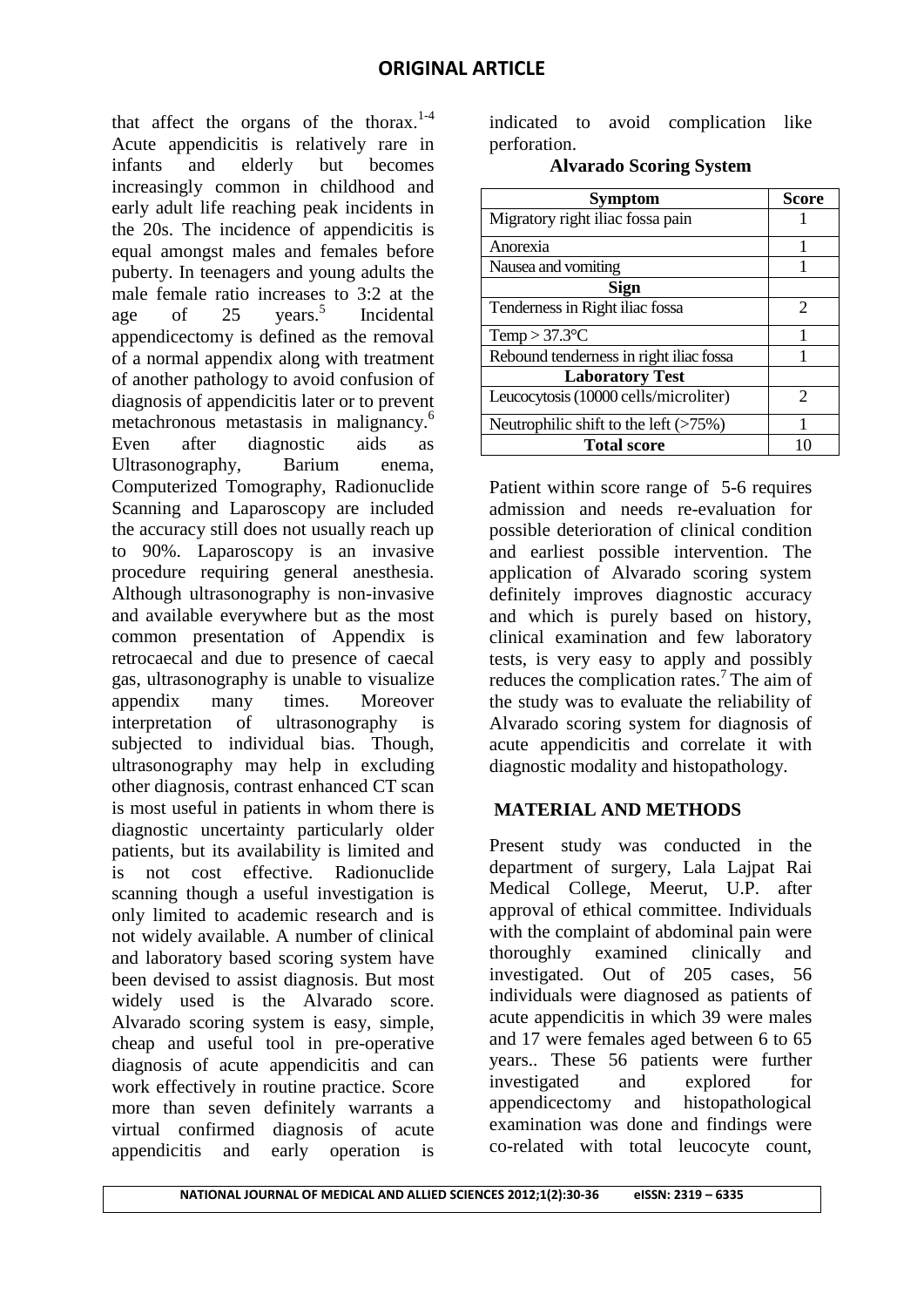Ultrasonography and Alvarado Score calculation.<sup>8</sup>

### **STATISTICAL ANALYSIS**

All the data was analyzed for the Sensitivity, Specificity, Positive Predictive value, Negative Predictive value, False positive Rate, False Negative Rate and Diagnostic accuracy by using the formula in Microsoft excel.

# **RESULT**

Table 1 show that a higher proportion of acute appendicitis cases belonged to age group  $11 - 30$  years (67.86%). In our study the youngest patient was a 6 year old male child and the oldest was a 65 year old male. Male to female ratio was : 2.29: 1 (Male > Female). There was drop in incidence of acute appendicitis in older age. 48 patients were histopathologically proved for acute appendicitis and are presented in table-1.

**LEUCOCYTE COUNT** Out of the 56 patients, 45 patients (80.35%) had leucocyte count more than 10000 cells/ mm<sup>3</sup>, of these 41 (91.11%) patients were true positive and 4 (8.89%) patients were false positive. Out of remaining 11 patients (19.64%) who had leucocyte count of less than  $10000 \text{ cell/mm}^3$ , 8 (72.73%) patients with acute appendicitis on histological examination were false negative and 3 (27.27%) patients were true negative *(table-2)*. Leucocyte count had the sensitivity of 83.85%, specificity of 42.87%, positive predictive value as 91.12%, negative predictive value as 27.28%, false positive rate as 57.15%, false negative rate as 16.33%, diagnostic accuracy of leucocyte count was 78.58% (table-3).

**ALVARADO SCORING** Alvarado scoring was done in all the 56 patients at the time of admission. 45 (80.36%) patients had a score of 7**,** out of which 42 (93.34%) patients were true positive and 3

(6.67%) patients were false positive. 8  $(14.28\%)$  patients had a score  $\lt$  5, out of which  $2(25%)$  patients were false negative and 6 (75%) patients were true negative. Rest of 3 (5.35%) patients had score 5-6 (equivocal), out of which 2 (66.66%) patients were true positive and 1(33.34%) patient was true negative as shown in table-2. Out of the 56 operated patients, 45 (80.36%) had Alvarado score 7 or more, of these 42 (93.34%) patients were histopathologically proved for acute appendicitis. 3 (3.35%) patients had score 5–6, out of which 2 (66.66%) patients were histopathologically proved for acute appendicitis. 8 (14.28%) patients had Alvarado score less than 5, out of these histopathologically proved acute appendicitis was seen in 2 (25%) patients. Alvarado score had the sensitivity of 95.67%, specificity of 70%, positive predictive value of 93.62%, Negative predictive of 77.78%, False positive rate of 30%, false negative rate of 4.35% and diagnostic accuracy as 91.08% as presented in table-3.

**ULTRASONOGRAPHY FINDINGS** Ultrasonography was done in all patients at the time of admission. 38 (67.86%) patients were having acute appendicitis (complicated + uncomplicated), out of which 28 (73.79%) were true positive and 10 (26.32%) were false positive, 16 (28.58%) were normal on ultrasonography. The remaining 2 patients had non-specific findings. Out of which 1 (50%) patient was true positive and other 1(50%) was true negative as presented in table-2. Out of 56 patients, 38 (67.86%) patients were diagnosed with acute appendicitis with ultrasonography, out of which 28(73.79) patients were proved to the acute appendicitis after correlation with histopathology. 16 (28.58%) patients were normal on ultrasonography, out of which 9 (56.26%) patients were proved to be acute appendicitis after correlation with histopathology. Remaining 2 (3.60%) patients had non-specific findings, out of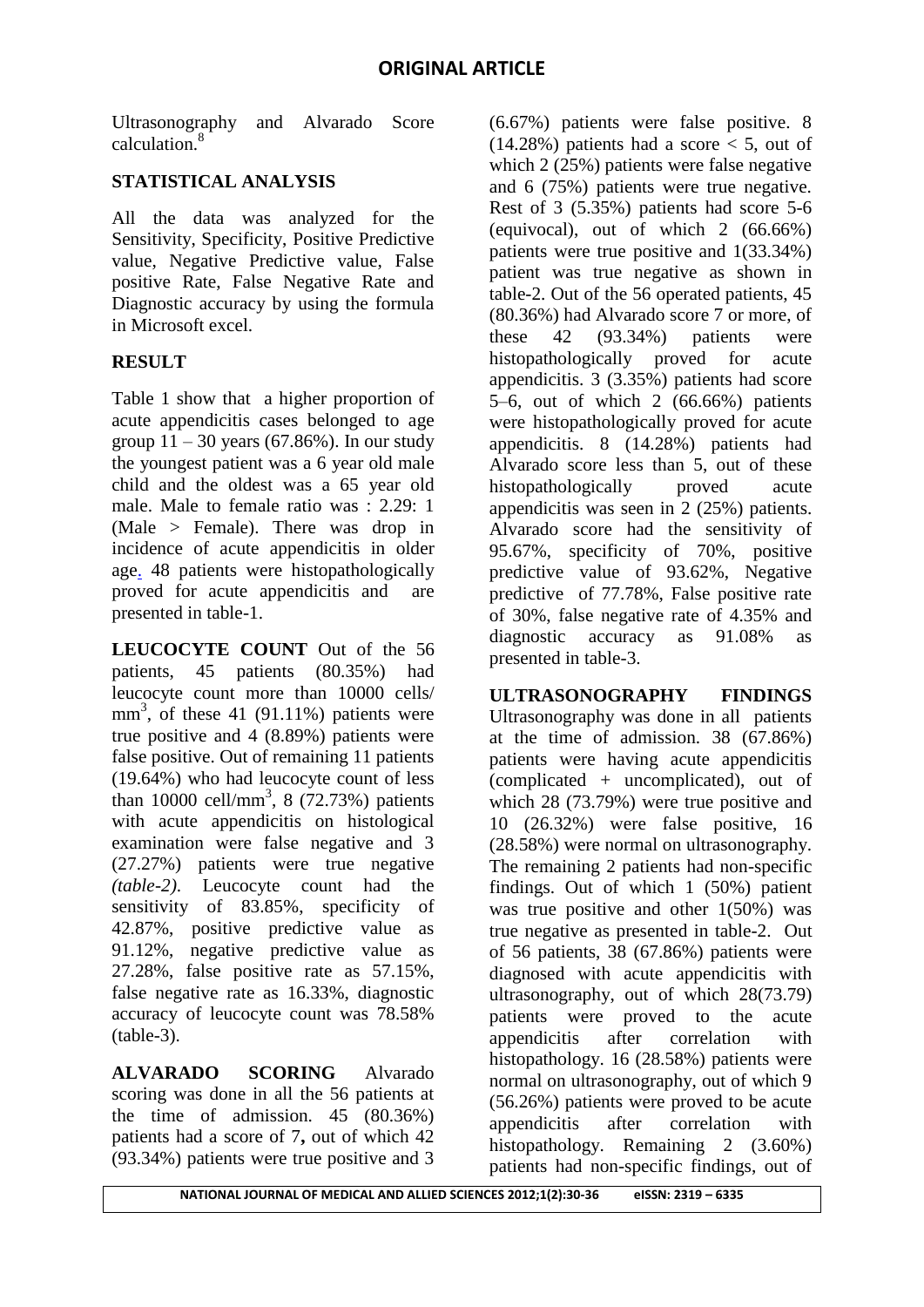which 1 (50%) patient was histopathologically proved with acute appendicitis. Ultrasonography had the sensitivity of 76.31%, specificity of 44.45%, positive predictive value of 74.36%, negative predictive value of 47.06%, false positive rate of 55.56%, false negative rate of 23.69% and diagnostic accuracy of ultrasonography was 66.08% are presented in table-3.

# **DISCUSSION**

In this study the patients complained of abdominal pain mimicking the pictures of acute appendicitis. Every effort was made to establish the clinical diagnosis by thorough clinical history, physical examination and relevant investigation. Final diagnosis was confirmed by histopathological examination.

Incidence of acute appendicitis was greater among males than females (ratio 2.29:1), maximum number of patients in both sexes was in the age group of 11 to 30 years and the incidence reduced in the older age. Similar findings were reported by Tripathi et al.<sup>5</sup> Sensitivity and specificity of leucocyte count in present study 83.67% and 42.87% are comparable to the results of other studies such as Marchand et al.<sup>9</sup> Diagnostic accuracy of leucocyte count for diagnosis of acute appendicitis in the present study is 78.58% which is comparable to study of a Manchand et al.<sup>9</sup> In our study, all the 56 operated patients received Alvarado score at the time of admission and appendicectomy was done. In order to verify the diagnosis, we used histopathological findings. Our finding of sensitivity and specificity of Alvarado score 95.67% and 70% in diagnosis of acute appendicitis is comparable to the results of the study by Crnogorae et al  $^{10}$ . Positive and negative predictive value of Alvarado score 93.62% and 77.78% are comparable to result of study of Srivastava et al.<sup>11</sup> Diagnostic accuracy of Alvarado score for diagnosis of acute appendicitis in

the present study 91.08% is comparable to the study of Crnogorac et al.<sup>10</sup> In the present study graded compression present study graded compression ultrasonography was done in the 56 operated patients at the time of admission. The ultrasonography data was correlated with histopahological findings after appendicectomy. Sensitivity & specificity of ultrasonography in present study are 76.31% and 44.45% and is comparable to the results of other studies such as Wade et al  $12$ . Nosaka et al,  $13$  Chen et al,  $14$  Crombe et al.<sup>15</sup>

In the present study positive and negative predictive value of ultrasonography findings 74.35% and 47.06% are comparable to the results of other studies as, Chen SC et al<sup>13</sup> and Rioux M.<sup>16</sup> Crombe A et al.<sup>15</sup> In the present study diagnostic accuracy of ultrasonography is 66.08% comparable to the studies of Chen et  $al<sup>14</sup>$ and  $\overline{\text{Rioux}}$  M.<sup>16</sup>

# **CONCLUSION**

Thus we concluded from our study that Alvarado score is a non-invasive, safe diagnosis procedure, which is simple fast, reliable and repeatable. It can be used in all conditions, without expensive and complicated supportive diagnostic methods. Alvarado score increases the diagnostic certainty of clinical examination in diagnosis of acute appendicitis. Leucocyte count may support the clinical diagnosis of acute appendicitis but is not diagnostic because leucocyte count may increase in other intraperitonial pathology also. For doubtful cases ultrasonography can provide excellent sensitivity not only to diagnose acute appendicitis but also to confirm localized collection around appendix and exclude other pathology. Inspite of using different investigations negative appendicectomies are bound to occur as no investigation has 100% sensitivity and specificity and clinical presentations differ according to the position of the appendix. Thus we have to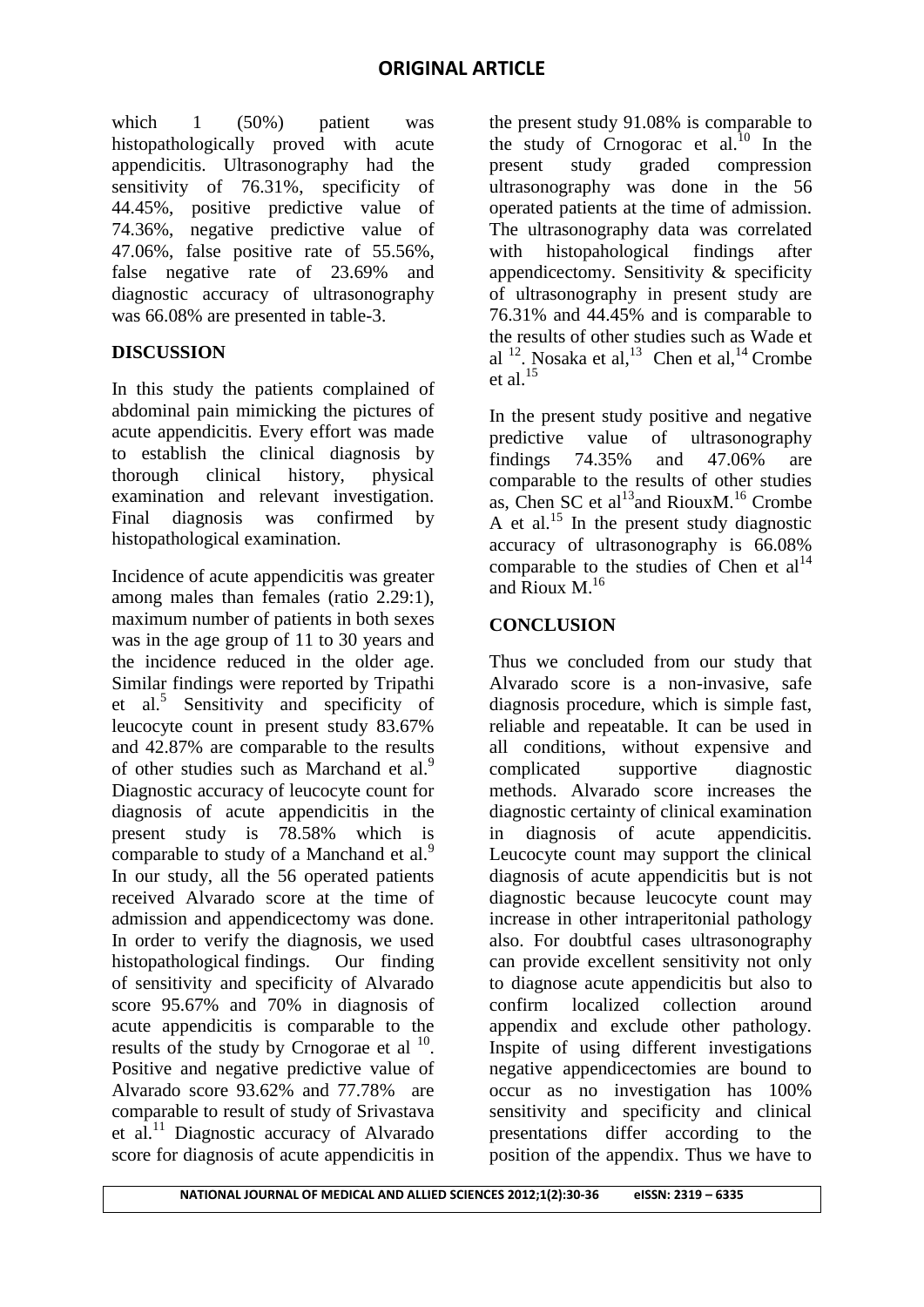rely on our clinical diagnosis because it is better to go for surgery when ever in doubt rather than to land in complication. In the present study we concluded that the sensitivity of Alvarado Score was comparable to the leucocyte count and more than ultrasonography. But specificity is higher than other individual investigations like leucocyte count and ultrasonography. Thus we can rely on Alvarado score.

#### **REFERENCES**

- 1. Kim-Choy Ng, Shih-Wei L. Clinical analysis of the related factors in acute appendicitis. Yale J Bio Med 2002;75:41-5.
- 2. Duzgan AP, Moram M, Uzun S et al. Unusual findings in appendectomy specimens: Evaluation of 2458 cases and review of the literature. Indian J Surg 2004;66:221-6.
- 3. Edino ST, Mohammed AZ, Ochicha O, Anumah M. Appendicitis in Kano, Nigeria: a 5 year review of pattern, morbidity and mortality. Ann Afr Med 2004;3:38-41.
- 4. Ngodngamthaweesuk N, Tunthangtham A, Sakonya D. Acute Appendicitis: a 5-year review of histopathology and clinical presentation. The Thai Journal of Surgery 2003; 24:81-4.
- 5. Tripathi MD, Chaudhary KC, Singh KC. Personal experiences with acute appendicitis. Surgical Journal of Delhi, Volume XIV No. 4. 1979; 17- 20.
- 6. Marudanayagam R, Williams GT, Rees BI. Review of the pathological results of 2660 appendicectomy specimens. J Gastroenterol. 2006;41:745–9.
- 7. Alvarado A. A practical score for early diagnosis of acute appendicitis. Ann Emerg Med. 1986;15: 557–564.
- 8. Ronan O'connell P, The vermiform appendix, In: RCG Russell, Norman S Williams, Christopher JK

Bulstrode, Bailey and Love's short practice of Surgery, 24th edition, London,Arnold,p.1210

- 9. Marchand A, Vanlente F, Galvis RS. The assessment of laboratory test in diagnosis of acute appendicitis. Am. J. Clin. Pathol. 1983; 80 : 369 – 71.
- 10. Crnogorae S, Lovrenski J. Validation of the Alvarado score in the diagnosis of acute appendicitis. Med pregl. 2001; 54:557 – 61.
- 11. Shrivastav UK, Gupta A, Sharma D . Evalution of the Alvarado score in the diagnosis of acute appendicitis. Trop gastroenterol.2004, 25 (4):184 – 6.
- 12. Wade DS, Marrow SE, Balsara ZN et al. Accuracy of ultrasound in diagnosis of acute appendicitis compared with surgeon clinical impression. Arch. surg. 1993; 128: 1039-1046
- 13. Nosaka, Hayakawa M, Miyazaki O Kawaguchi H, Watanable T, Tani I, Saeki M, Sakurai M, Nakada K , Ishikawa T. Ultrasonography of pediatric right lower abdominal pain: correlation with clinical and pathological results. Nippon Iqaku Hoshasen Gakka zasshi. 1995; 55  $(12): 855-60.$
- 14. Chen SC, Chen KM, Wang SM, Chang KJ Abdominal sonography screening of clinically diagnosed or suspected appendicitis before surgery. [World J Surg.](http://www.ncbi.nlm.nih.gov/pubmed/9564286) 1998 May; 22(5): 449-52.
- 15. Crombe A, Weber F, GrunerL, Martins A Fouque P, Barth X Abdominopelvic Ultrasonography in suspected acute appendicitis: prospective study in adult. Ann Chir, 2000;125 (1):57-61.
- 16. Rioux M. Sonographic detection of the normal and abnormal appendix. AJR Am J Roentgenol 1992; 158:773-778.